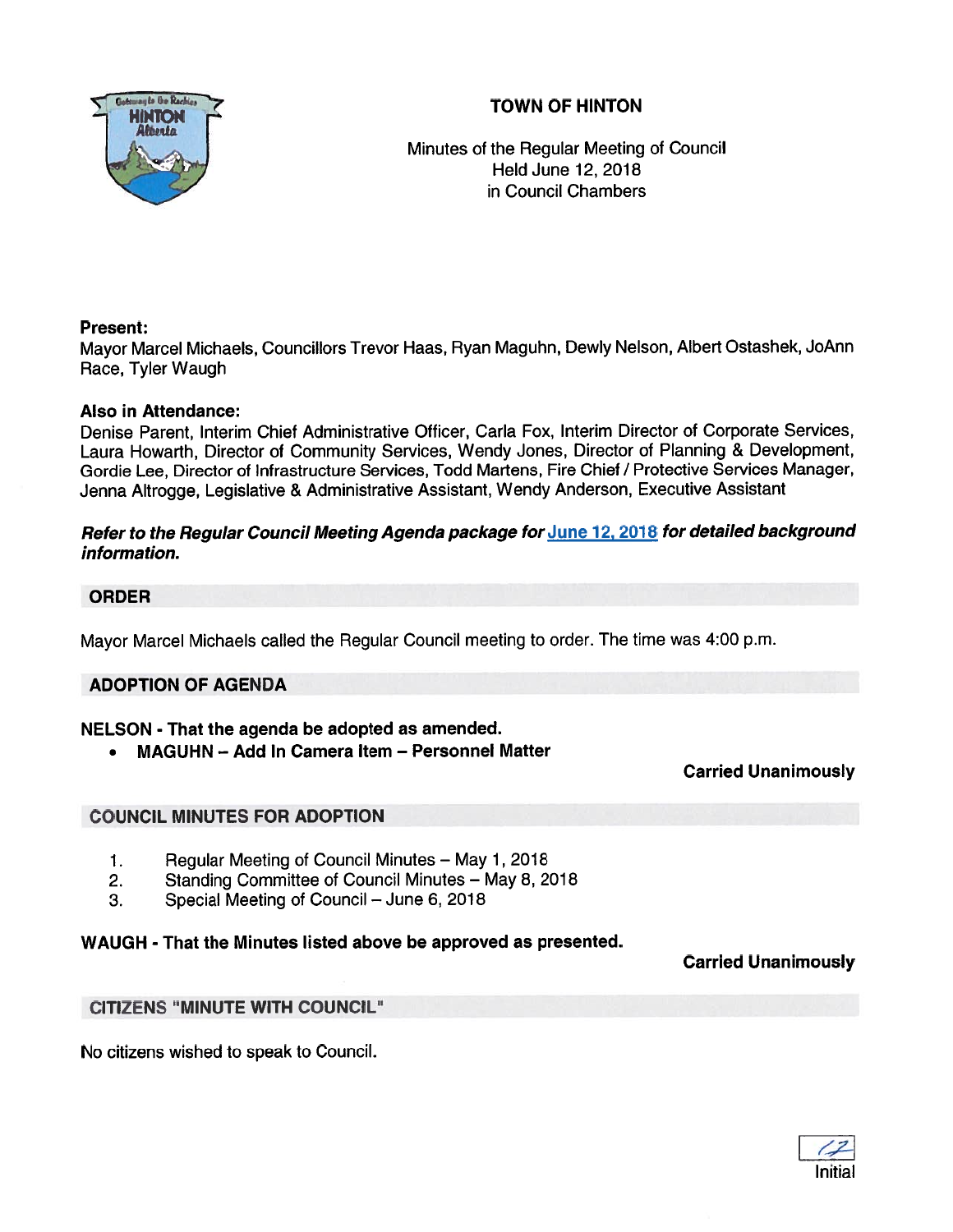### DELEGATIONS AND PRESENTATIONS

#### Seniors Week Report and Passport Draw

Randy Smith provided Council with <sup>a</sup> verbal repor<sup>t</sup> on Seniors Week activities and thanked Councillors Waugh, Haas and Race for their participation. Mr. Smith introduced Linda LeBoeuf, the winner of the Lifetime Achievement award who attended 28 of the 29 events. Last year there were 1,869 participants, this year 2,149 participants attended events.

Mayor Michaels drew the passpor<sup>t</sup> draw winners who were:

- 1. Two nights at the Mount Robson Inn in Jasper---Deanna Teskey
- 2. \$250.00 Overlander Mountain Lodge Gift Certificate----Merle Wailer
- 3. Samsung Galaxy Tablet---Ginnie Blair
- 4. Two tickets to Les Miserables---Therese Pempeit
- 5. \$100.00 Freson Bros. Gift Card---Tom Watson
- 6. \$50.00 Smittys Gift Card---Ruby Ramsay

Willie Lischewski spoke to council to thank Smith and the committee for all their hard work. He stated "It's an honour to be recognized, thanks to all of the businesses and presenters. This <sup>a</sup> grea<sup>t</sup> event and very appreciated."

Council thanked Mr. Smith for his hard work for this successful Senior's Week.

#### RCMP Quarterly Report

S/Sgt Chris Murphy provided Council with the quarterly repor<sup>t</sup> for the ROMP. A copy of the PowerPoint is attached to the minutes (Attachment 1).

Council members asked S/Sgt Murphy several questions which he answered.

#### ACTION ITEMS

1. Flag Policy #AD-1202

### NELSON - That Council approve Flag Policy #AD-1202 as presented in Attachment #1.

Carried Unanimously

2. Regional Assessment Review Board Bylaw #1123

MAGUHN - That Council gives First reading to Bylaw #1123.

Carried Unanimously

## HAAS -That Council gives Second reading to Bylaw #1123.

Carried Unanimously

Jenna Altrogge left the meeting at 4:51 p.m.

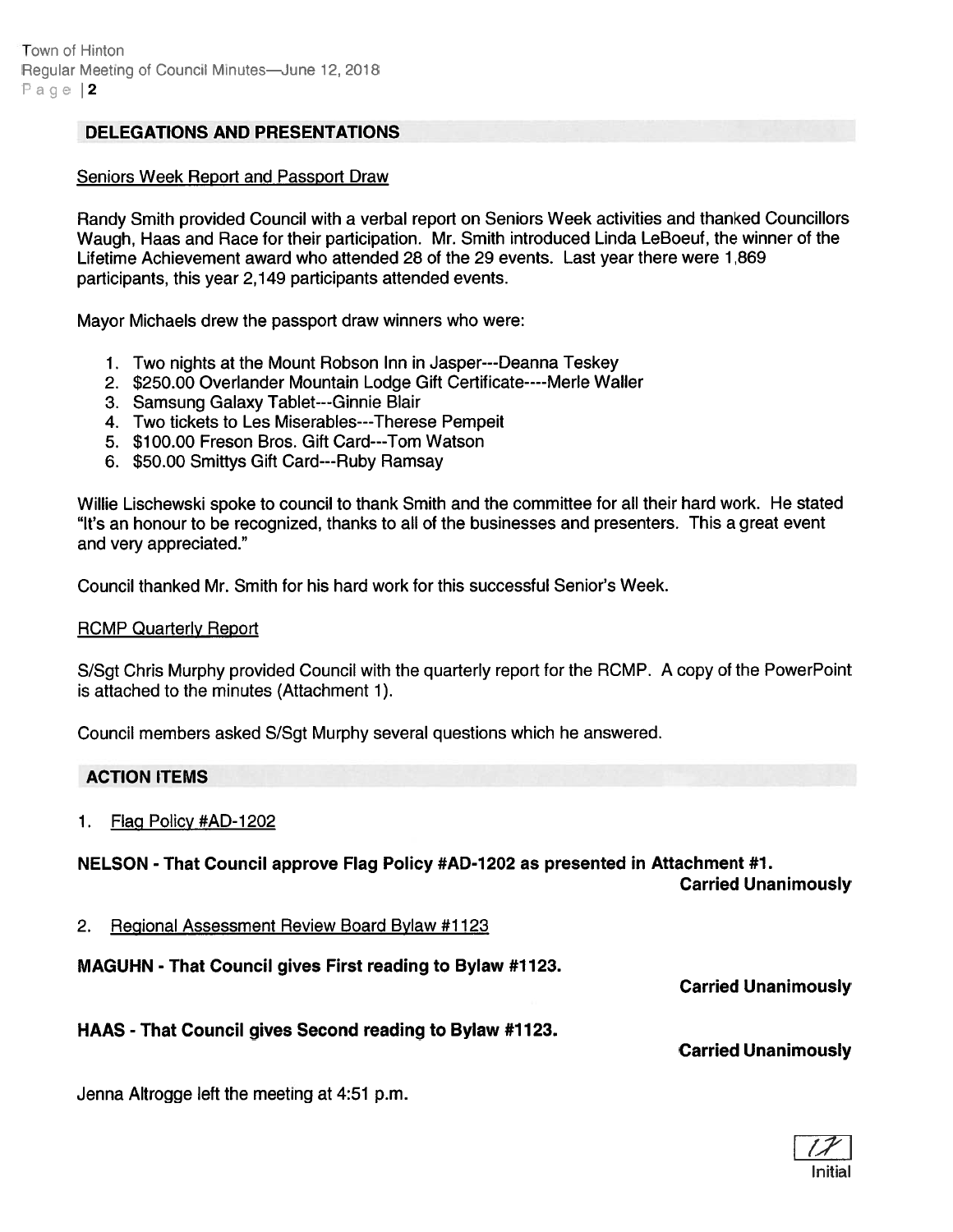Town of Hinton Regular Meeting of Council Minutes—June 12, 2018 Page 3

> MAGUHN - That Council decline the Owner's reques<sup>t</sup> to reduce or waive property tax penalties in the amount of \$8,528.39 for the property located at 127 Athabasca Avenue.

> > Carried Unanimously

#### 4. Approval to Write Off Outstanding Landfill Accounts Receivable and Accounts Receivable

NELSON - That Council direct Administration to write off the outstanding balance of \$6,021.30 of delinquent Landfill Accounts Receivable.

Carried Unanimously

NELSON -That Council direct Administration to write off the outstanding balance of \$3,318.85 of delinquent Accounts Receivable.

Carried Unanimously

#### INFORMATION ITEMS

- 1. Mayor Michaels made <sup>a</sup> proclamation announcing that June <sup>2018</sup> be ALS Awareness.
- 2. Council Information Packages #1, #2, #3 and #4 for June 12, 2018

### NELSON - That Council Information Packages #1, #2, #3 and #4 for June 12, <sup>2018</sup> be accepted for information.

Carried Unanimously

#### REPORTS FROM MAYOR, COUNCIL, CHIEF ADMINISTRATIVE OFFICER

1. Council Updates (Training, Conferences, Committees, Community Events)

Councillors reported on the various committees, meetings, and activities they attended since the last Regular Council meeting and what they <sup>p</sup>lan on attending in the coming weeks.

2. Chief Administrative Officer Report

Denise Parent, Interim Chief Administrative Officer, provided an update on administrative matters.

3. Administrative Inquiries

There was one Administrative lnquiry for information on the process to have <sup>a</sup> crosswalk painted in rainbow colours. Wendy Jones provided Council with an update.

NELSON -That Council direct Administration to presen<sup>t</sup> Land Use Bylaw #7 088 and Business License Bylaw # <sup>7020</sup> for Cannabis to the June 26, <sup>2018</sup> Standing Committee meeting.

Carried 6-0

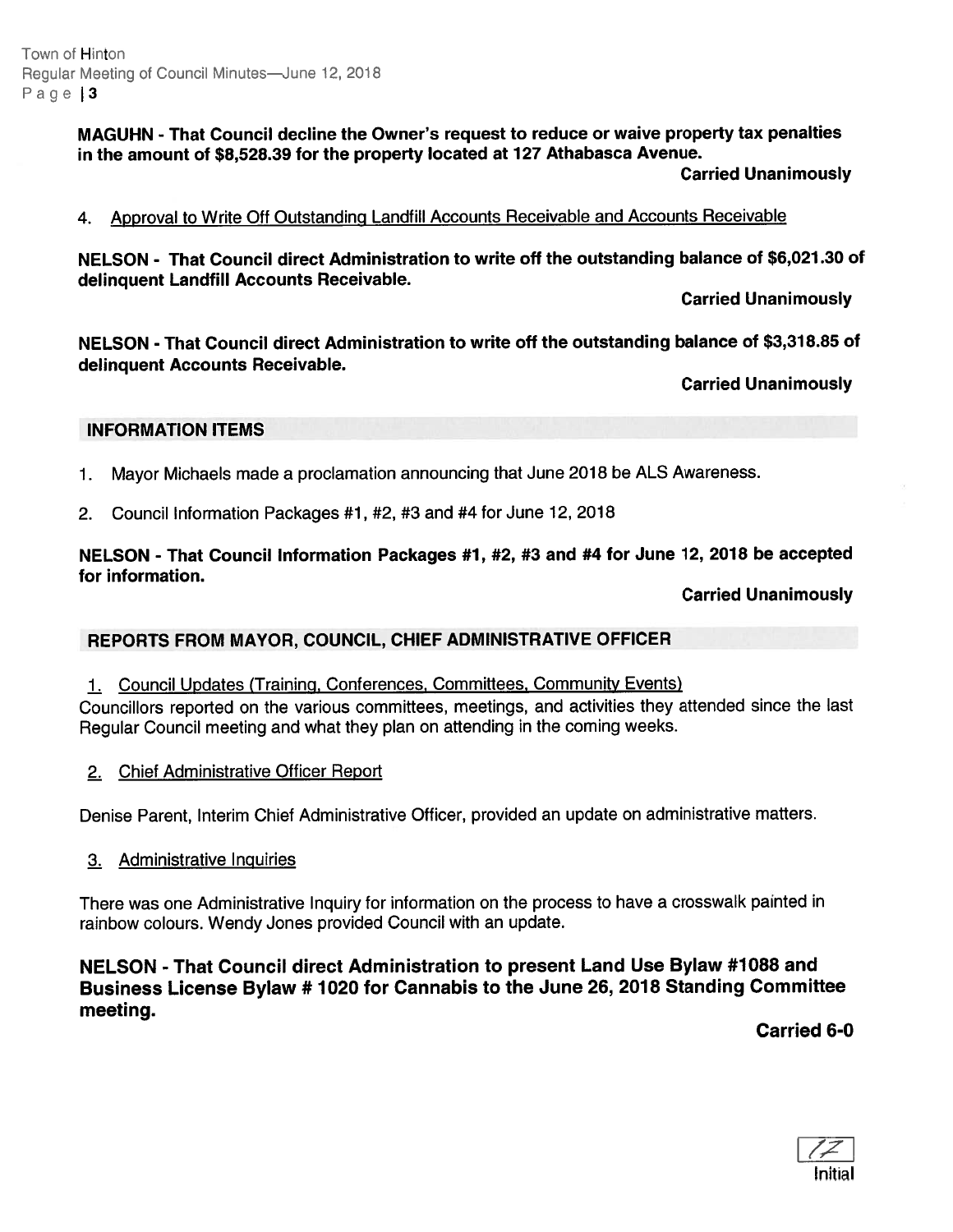# NELSON - That Council direct Administration to apply for the FCM Climate Change Staff Grant of up to \$725,000.

Carried 6-0

### NOTICES OF MOTION

Council did not presen<sup>t</sup> any Notices of Motion.

### IN CAMERA

## RACE - That the Regular Meeting of Council move In Camera.

### Carried Unanimously

The time was 5:45 p.m. W. Jones and C. Fox left the meeting. H. van Kiaveren joined the meeting.

Mayor Michaels adjourned the meeting at 6:46 p.m. due to <sup>a</sup> previously scheduled meeting with Council and the Community Engagement and Advisory Committee. L. Howarth, G. Lee and H. van Klaveren left the meeting.

The Regular Meeting of Council reconvened at 8:15 p.m. where Council continued their In Camera discussions. D. Parent and W. Anderson left the meeting.

### WAUGH 8:57 p.m. - That the Regular Meeting of Council move out of In Camera.

Carried Unanimously

The time was 8:57 p.m. Deputy Mayor Waugh took the over the meeting as Chair.

## Hinton Wildcats Junior A Hockey Club Facility Use Agreement

MICHAELS - That Council direct Administration to bring the Hinton Wildcats Junior A Hockey Club Facility Use Agreement forward, including conditions directed In-Camera, at the June 19, 2018 Regular Council Meeting for decision.

Carried Unanimously

MICHAELS - That Council relieve Denise Parent of her Interim CAO position effective immediately.

> Carried 6-1 For: Haas, Michaels, Maguhn, Waugh, Ostashek, Race Against: Nelson

## MAGUHN

That Council appoint Denise Thompson interim CAO for the town of Hinton effective immediately.

> Carried 6-1 For: Haas, Michaels, Maguhn, Waugh, Ostashek, Race Against: Nelson

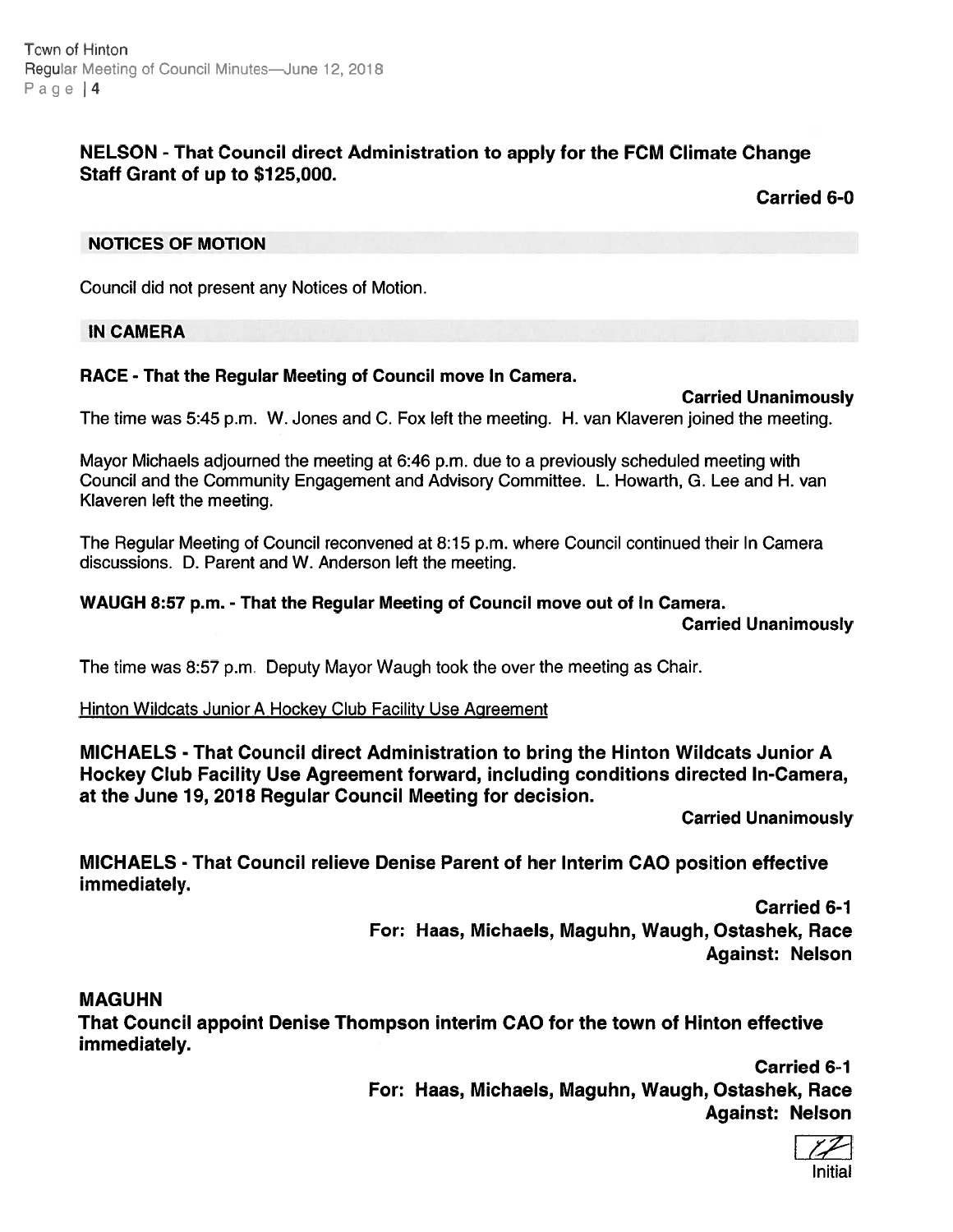Town of Hinton Regular Meeting of Council Minutes-June 12, 2018 Page | 5

Mayor Michaels resumed the chair at 9:01 p.m.

# ADJOURNMENT

# RACE -That the Regular Meeting of Council adjourn.

The time was 9:02 p.m.

Carried Unanimously

 $\mathcal{A}$ m ver 5

Mayor

Interim Director of Corporate Services

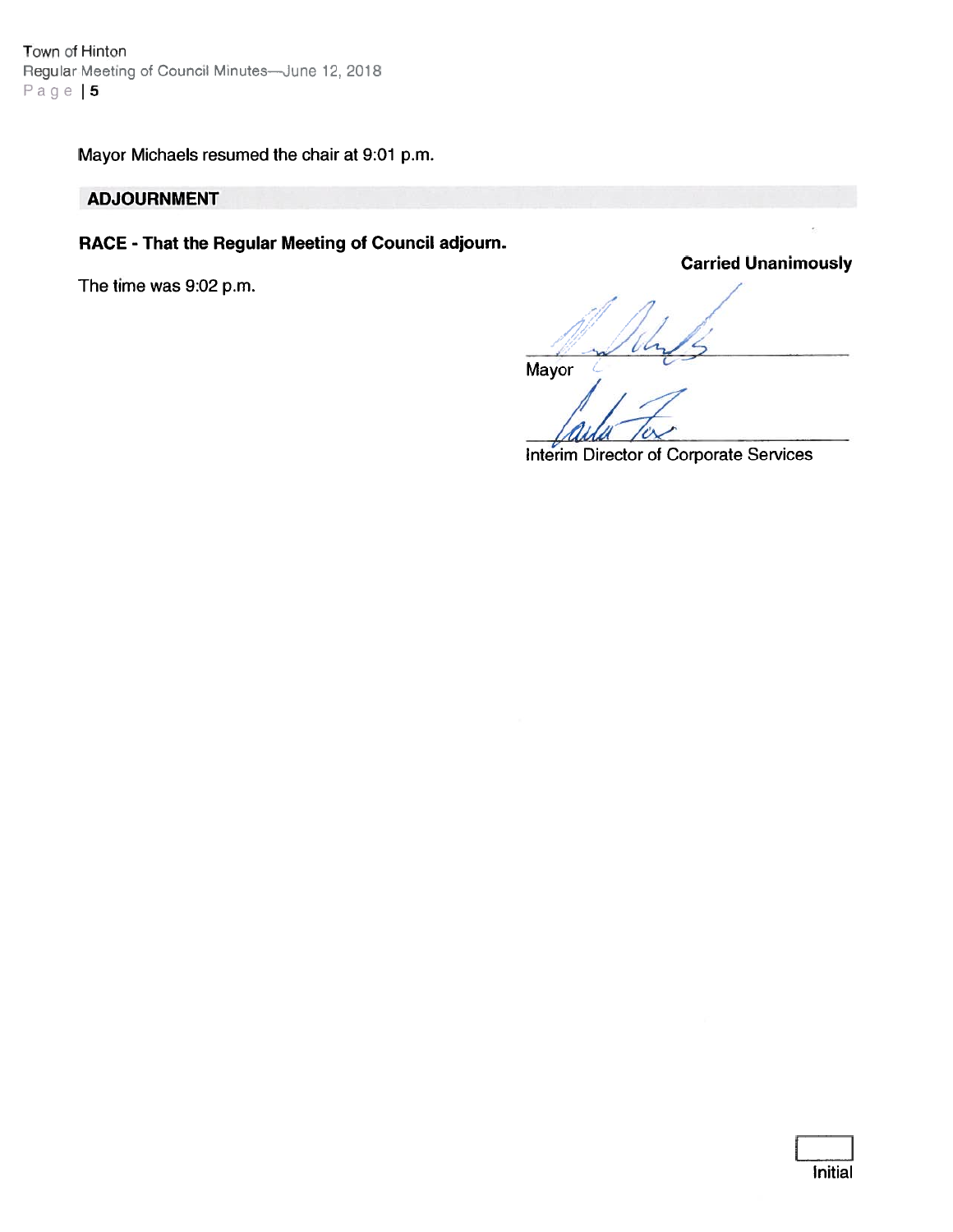# ATTACHMENT 1





 $\mathbf{I}$